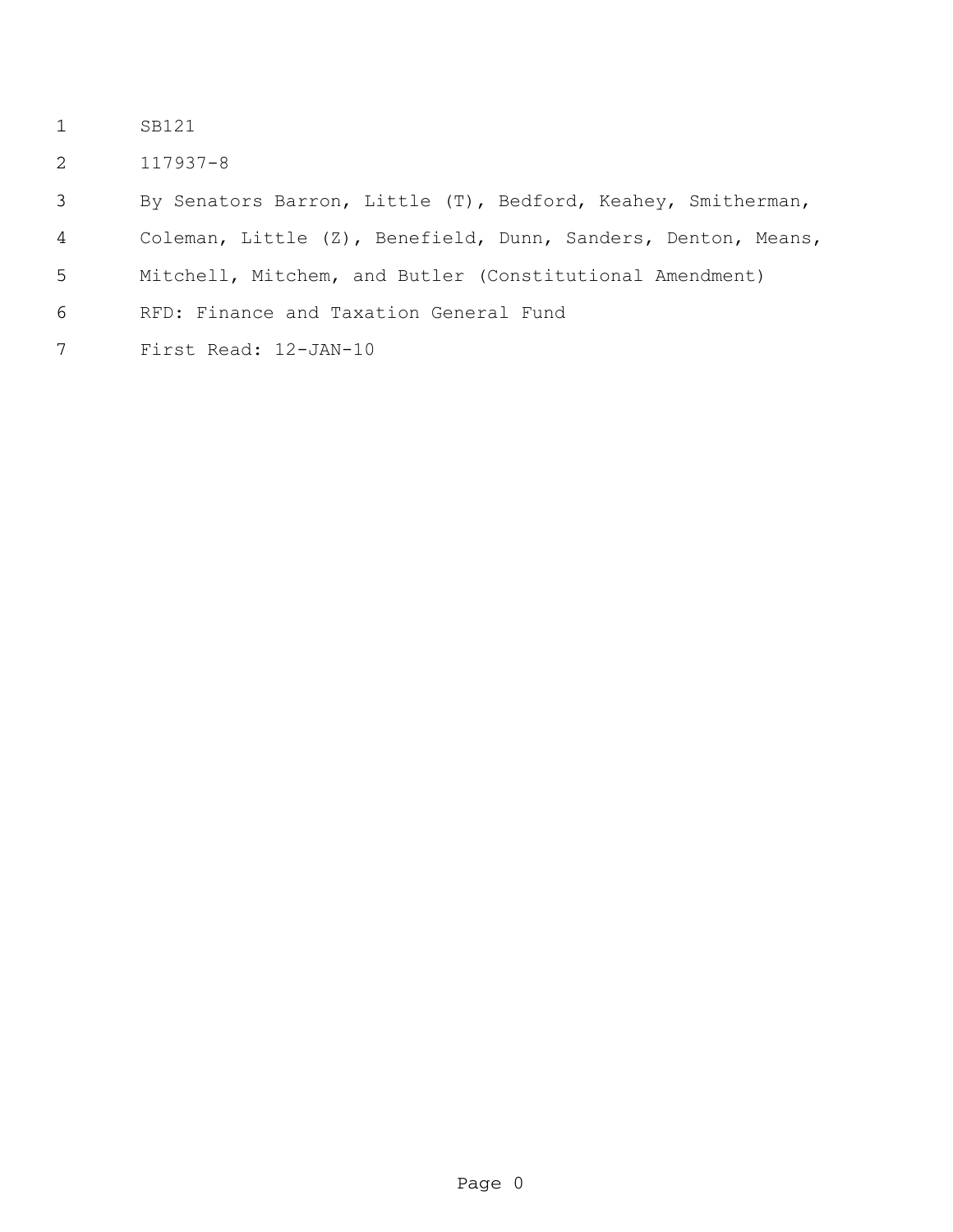| $\mathbf 1$ | SB121                                                          |
|-------------|----------------------------------------------------------------|
| 2           |                                                                |
| 3           |                                                                |
| 4           | <b>ENGROSSED</b>                                               |
| 5           |                                                                |
| 6           |                                                                |
| 7           | A BILL                                                         |
| 8           | TO BE ENTITLED                                                 |
| 9           | AN ACT                                                         |
| 10          |                                                                |
| 11          | To propose an amendment to the Constitution of                 |
| 12          | Alabama of 1901, to provide for a ten year road and bridge     |
| 13          | construction program to be funded with appropriations from the |
| 14          | Alabama Trust Fund and to provide for a transfer of funds to   |
| 15          | the County and Municipal Government Capital Improvement Fund.  |
| 16          | BE IT ENACTED BY THE LEGISLATURE OF ALABAMA:                   |
| 17          | Section 1. The following amendment to the                      |
| 18          | Constitution of Alabama of 1901, as amended, is proposed and   |
| 19          | shall become valid as a part thereof when approved by a        |
| 20          | majority of the qualified electors voting thereon and in       |
| 21          | accordance with Sections 284, 285, and 287 of the Constitution |
| 22          | of Alabama of 1901, as amended:                                |
| 23          | PROPOSED AMENDMENT                                             |
| 24          | Beginning in the fiscal year ending September 30,              |
| 25          | 2011 and continuing through the fiscal year ending September   |
| 26          | 30, 2020, the Legislature shall appropriate from the Alabama   |
| 27          | Trust Fund the amount of one hundred million dollars           |
|             |                                                                |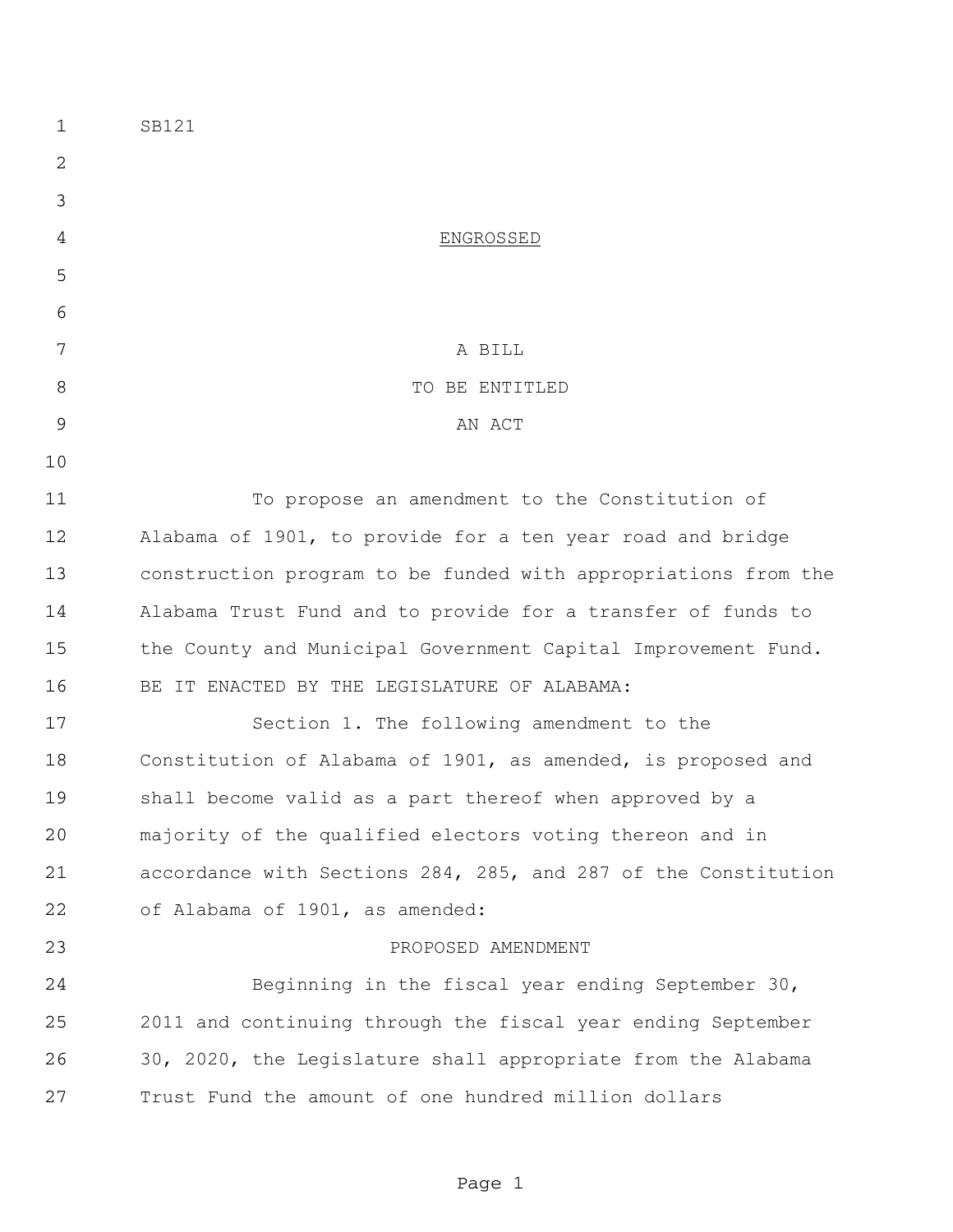(\$100,000,000) in each fiscal year, subject to the limitation in Section 4. The appropriation may be made in either the general appropriations act or a separate appropriations act, and the funds shall be distributed as provided in subdivisions 1 and 2 below.

 (1) Seventy-five percent of the appropriation from the Alabama Trust Fund shall be distributed to the Department of Transportation for construction, maintenance and repair of state and local highways, roads, and bridges and other transportation purposes to be further allocated as follows:

 a. One million (\$1,000,000) of this amount shall be distributed to the Alabama Shortline Railroad Infrastructure Rehabilitation Fund established by Act No. 2008-382 in the 2008 Regular Session. These funds shall be granted in a manner which will enhance economic development and growth by providing for the proper rehabilitation and upgrading of shortline railroads. In order to be eligible to receive grant funds from this allocation an eligible grantee must provide matching funds equal to 20% of the amount of the grant award which shall be allocated for the same purposes for which the grant is made.

 b. A total of five million shall be expended in each congressional district in the state as these districts exist on the effective date of this amendment. For the fiscal year ending September 30, 2011 and 2012, the funds allocated to the fifth congressional district shall be further allocated to the Primary Study Area, including Redstone Arsenal as such area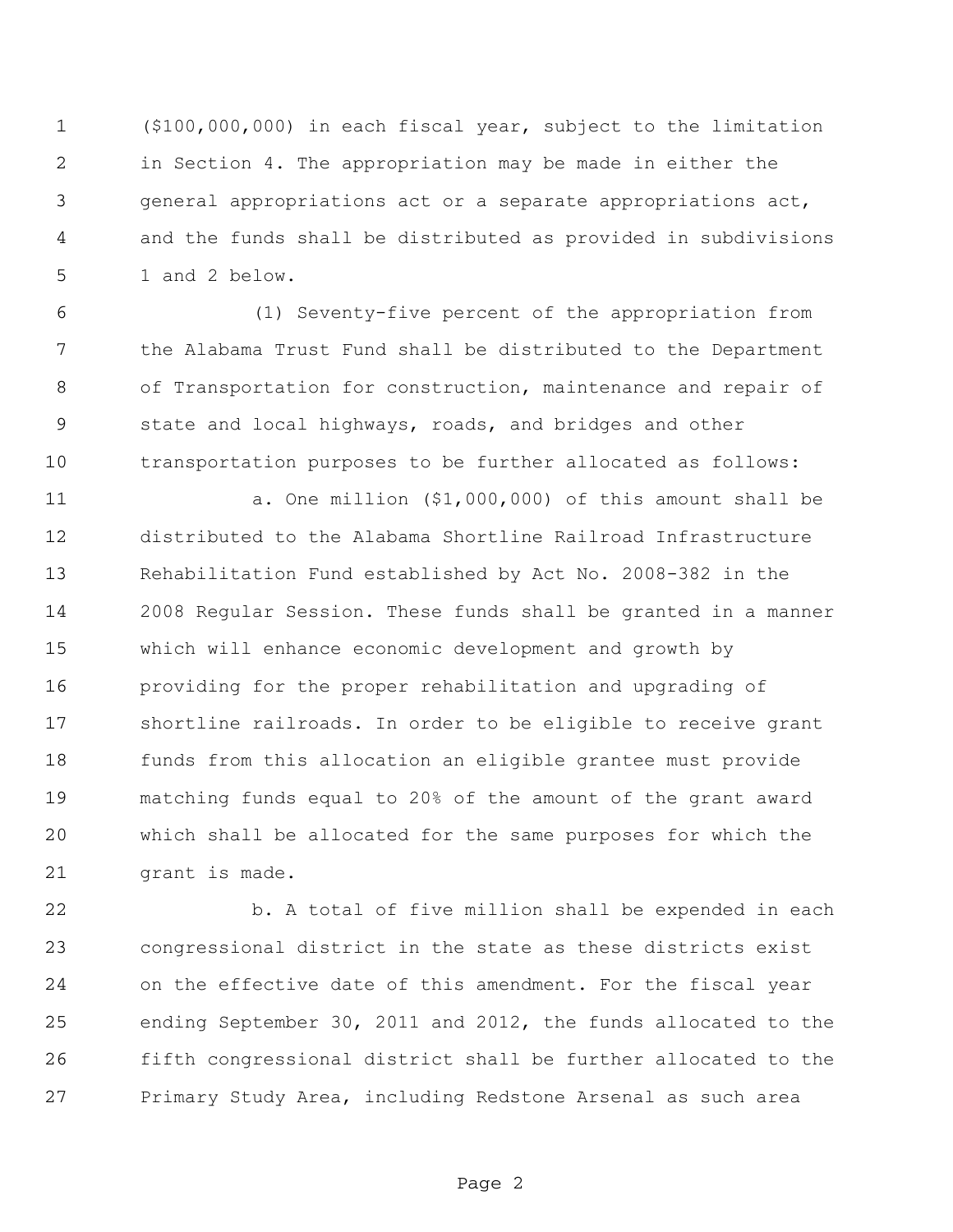was identified in the Tennessee Valley Regional Growth Coordination Plan of March 2009.

c. The remainder shall be expended as follows:

 1. An amount equal to forty-five percent (45%) divided by 67 shall be expended in each county, subject to subsection c.

 2. An amount equal to fifty-five percent (55%) divided on the basis of the ratio of the population of each county to the total population of the state according to then next preceding federal decennial census shall be expended in each county, subject to subsection c.

 3. The Department of Transportation shall ensure that the expenditure requirement in subdivision (1) c. 1. and (1) c. 2. for each county are met during the 10-year life of the appropriations authorized in this amendment. The Department is not required to expend the funds as provided in subdivision (1)a. and b. on an annual basis but shall make an annual report of its expenditures to the Joint Transportation Committee or its successor.

 (2) The remaining twenty-five (25%) shall be distributed to the counties and municipalities to be used for new construction and maintenance and repair. This amount shall be allocated as follows:

 a. Forty-five percent (45%) shall be allocated equally among the sixty-seven counties of the state.

 b. Fifty-five percent (55%) shall be allocated among the sixty-seven counties of the state on the basis of the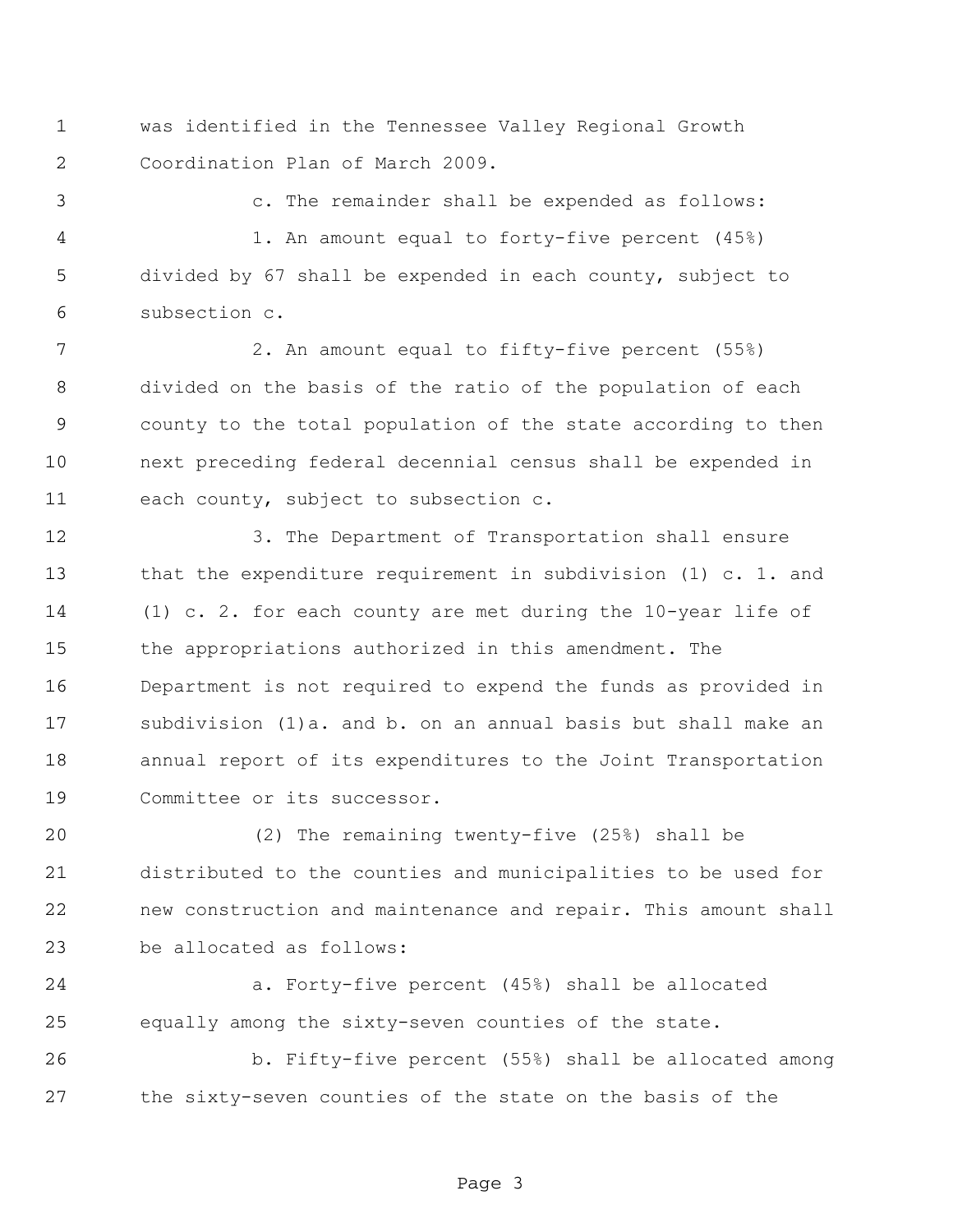ratio of the population of each county to the total population of the state according to the then next preceding federal decennial census.

 c. Ten percent of the total amount allocated to each county in accordance with subdivisions (2)a. and b. of this amendment shall be distributed among the municipalities within 7 the county on the basis of the ratio of the population of each municipality to the total population of all municipalities in the county according to the then next preceding federal decennial census.

 Section 2. In the awarding of contracts utilizing funds appropriated in this amendment, the Department of Transportation and the local governments may give preference to Alabama based companies which employ Alabama residents to the extent authorized by Alabama laws.

 Section 3. Funds expended under Section 1 shall comply with the United States Department of Transportation's Disadvantaged Business Enterprise (DBE) Program.

 Section 4. No part of any appropriation may be allotted if such allotment would cause the total capital of the Alabama Trust Fund as of the end of the previous fiscal year to fall below two billion dollars (\$2,000,000,000). For the purposes of this amendment total capital shall not include any amount that has been withdrawn from either the Education Trust Fund Rainy Day Account or the State General Fund Rainy Day Account and that has not been repaid to either account as of the end of the applicable fiscal year. In the event that an

Page 4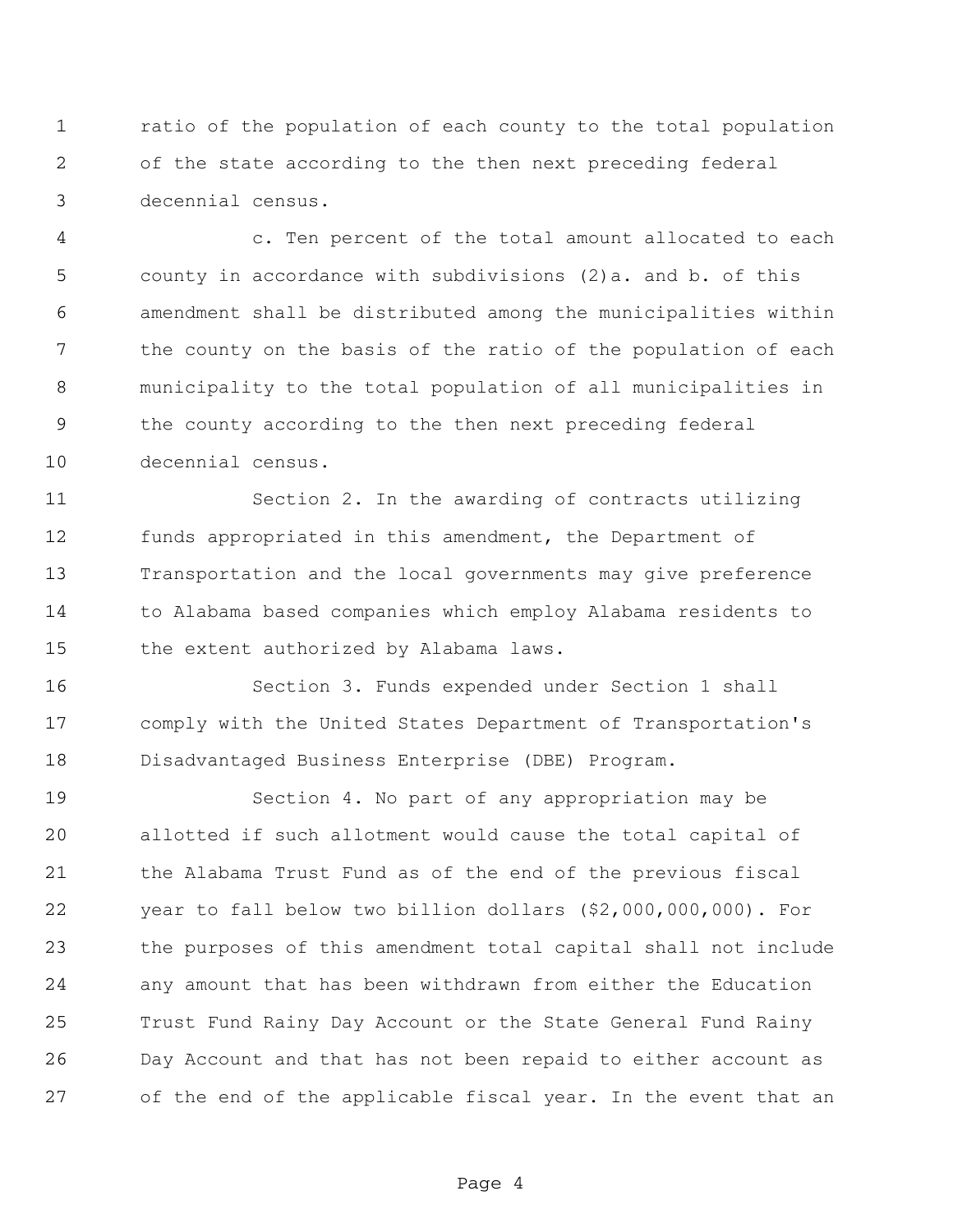amount less than \$100 million is allotted in any fiscal year pursuant to this amendment, the amount not allotted due to this limitation may be appropriated in a subsequent fiscal year.

 Section 5. In order to compensate for the reduction in interest earnings to local governments due to the transfer of funds from the Alabama Trust Fund, the following additional transfers shall be made from the Alabama Trust Fund in each of the following fiscal years to be divided equally between the Municipal Government Capital Improvement Fund created in Code of Alabama 1975, Section 11-66-4 and the County Government Capital Improvement Fund created in Code of Alabama 1975, Section 11-29-4. FY 2011 -- 1% of the amount appropriated for FY 2011 FY 2012 -- 1% of total amounts appropriated through

 FY 2013 -- 1% of total amounts appropriated through 2013 FY 2014 -- 1% of total amounts appropriated through 2014 FY 2015 -- 1% of total amounts appropriated through 2015 FY 2016 -- 1% of total amounts appropriated through 2016 FY 2017 -- 1% of total amounts appropriated through

2017

2012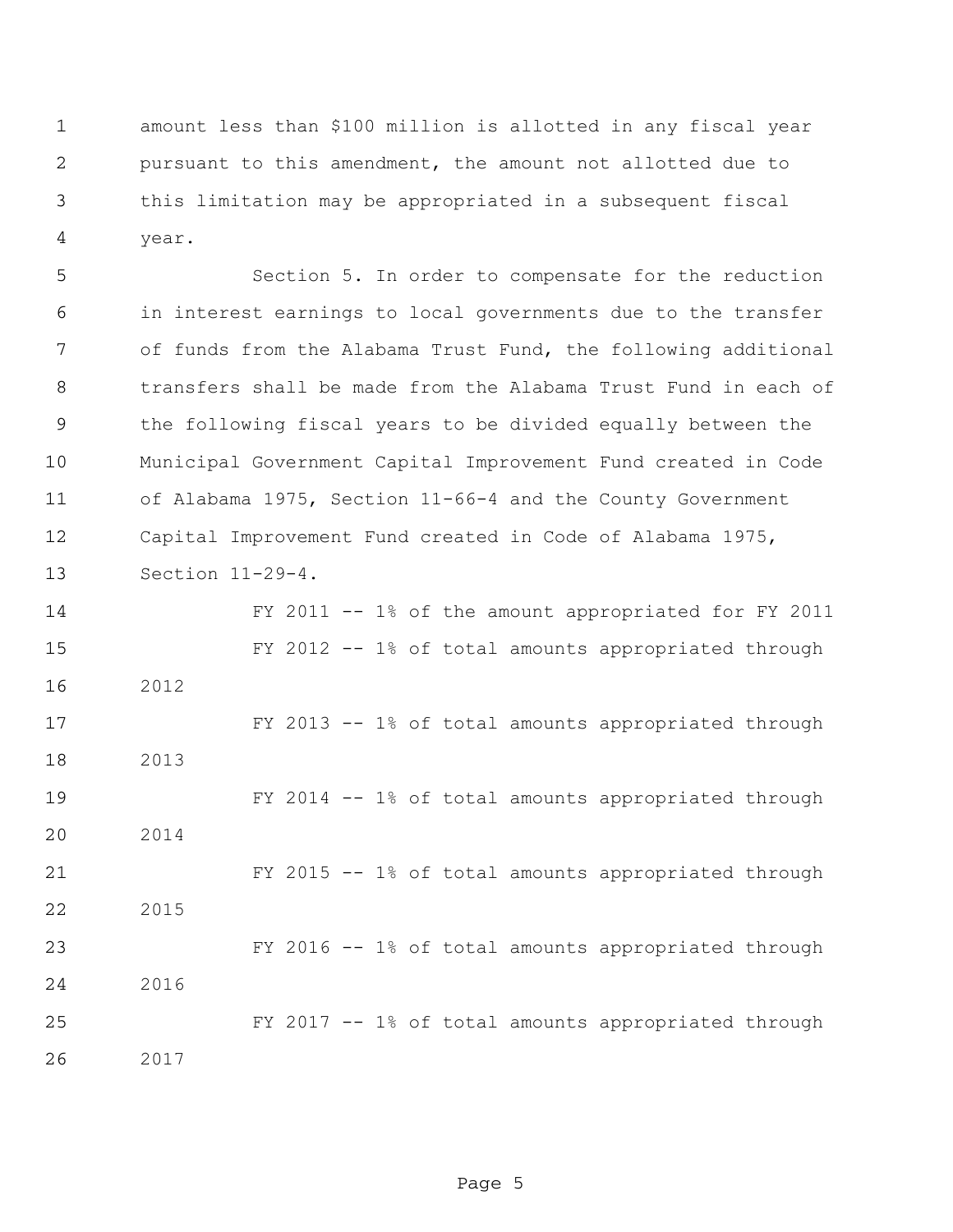FY 2018 -- 1% of total amounts appropriated through 2018 FY 2019 -- 1% of total amounts appropriated through 2019 FY 2020 -- 1% of total amounts appropriated through 2020

 Section 6. An election upon the proposed amendment shall be held in accordance with Sections 284 and 285 of the Constitution of Alabama of 1901, now appearing as Sections 284 and 285 of the Official Recompilation of the Constitution of Alabama of 1901, as amended, and the election laws of this state.

 Section 7. The appropriate election official shall assign a ballot number for the proposed constitutional amendment on the election ballot and shall set forth the following description of the substance or subject matter of the proposed constitutional amendment:

 "Proposing an amendment to the Constitution of Alabama of 1901, as amended, relating to the Alabama Trust Fund, to provide for the appropriation of funds in the Alabama Trust Fund to be distributed for state and local transportation purposes and to provide for funds for the County and Municipal Government Capital Improvement Fund. 24 "Proposed by Act \_\_\_\_\_\_\_."

 This description shall be followed by the following language:

"Yes ( ) No ( )."